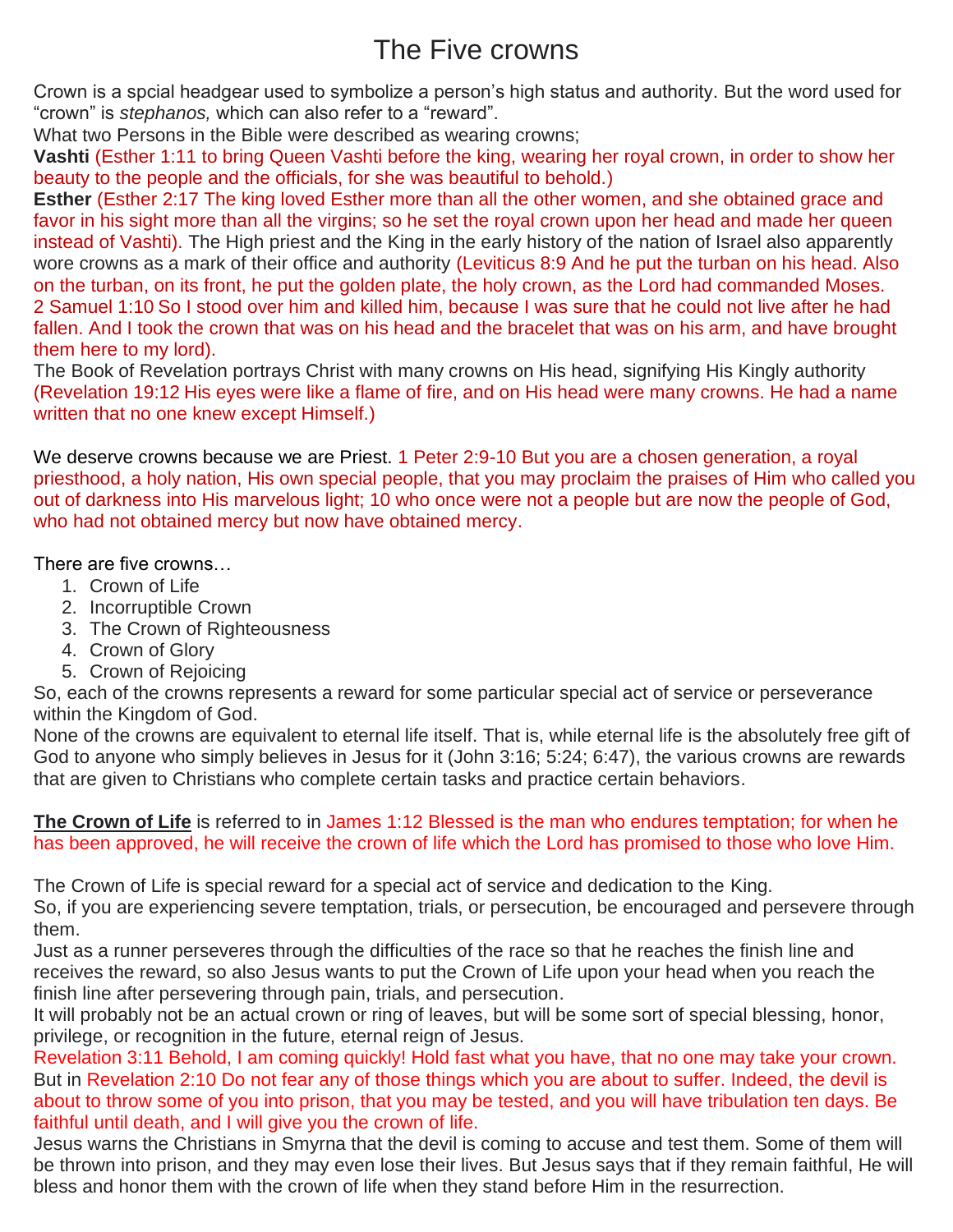**The Incorruptible Crown** is also known as the Imperishable crown.

Paul writes to considers this crown "imperishable" in order "to contrast it with the temporal awards Paul's contemporaries pursued". It is therefore given to those individuals who demonstrate ["self](https://en.wikipedia.org/wiki/Self-denial)[denial](https://en.wikipedia.org/wiki/Self-denial) and [perseverance"](https://en.wikipedia.org/wiki/Conditional_preservation_of_the_saints).

1 Corinthians 9:24-27 Do you not know that those who run in a race all run, but one receives the prize? Run in such a way that you may obtain it. 25 And everyone who competes for the prize is temperate in all things. Now they do it to obtain a perishable crown, but we for an imperishable crown. 26 Therefore I run thus: not with uncertainty. Thus, I fight: not as one who beats the air. 27 But I discipline my body and bring it into subjection, lest, when I have preached to others, I myself should become disqualified.

The crown won at the games was most coveted honor in the Greek world. If these athletes would strive and discipline themselves for something so unenduring as a leafy wreath, how much harder should Christians be willing to stive for a prize that is incorruptible or lasts forever. To achieve this prize, you must discipline yourself in all things.

## **The Crown of Righteousness** 2 Timothy 4:8 Henceforth there is laid up for me a crown of righteousness, which the Lord, the righteous judge, shall give me at that day: and not to me only, but unto all them also that love his appearing.

This crown is promised to "those who love and anticipate" the Second Coming of Christ. These Christians desire intimacy with God. It is a crown that awaits us. Henceforth (loipon, already) It is "laid up," (apokeitai, reserved or set aside). At that day," we will receive our crowns from the Lord Himself. "That day" is a reference to the judgment seat of Christ, which will take place following the Rapture when all who belong to Jesus (both dead and alive) will be bodily resurrected.

All Christians will stand before Jesus at His judgment seat:

1 [Corinthians](https://biblia.com/bible/kjv1900/1%20Cor%203.13-15) 3:13-15 Every man's work shall be made manifest: for the day shall declare it, because it shall be revealed by fire; and the fire shall try every man's work of what sort it is. If any man's work abide which he hath built thereupon, he shall receive a reward. If any man's work shall be burned, he shall suffer loss: but he himself shall be saved; yet so as by fire.

Our works will be judged and rewards given. However, the "crown of righteousness" is not a crown based on our works, but on Jesus' work for us. Therefore, every Christian will receive the crown of righteousness for Paul said the crown would be given to all who "love His appearing." The Lord's appearing will be at the Rapture, and all who are Christ's will certainly rejoice in His coming. It will be a day of a journey to Heaven, a bodily resurrection for all who died in Christ, and a body and soul resurrection for those still alive in Christ at His coming.

## **The Crown of Glory** 1 Peter 5:4 And when the chief Shepherd shall appear, ye shall receive a crown of glory that fadeth not away.

Peter spoke of Christ, the chief shepherd, in the way that recognized the elders as under shepherds. When He shall appear (phanerothentos, be made manifest) at His second coming, the Chief Shepherd will reward His faithful under shepherds with a crown, like the Greeks who bestowed crowns on victorious athletes. However, the Greeks had crowns made of oak or ivy leaves which would fade, whereas the elders will receive a crown of "glory" (doxes, honor, radiant splendor) that "fadeth not away" (amarantinon, fadeless like the amaranth, a flower that would not wither quickly like other flowers. The amaranth would revive if moistened with water, so it became a symbol of immortality.

The Crown of Glory is awarded to pastors and elders, who have been faithful ministers of the Gospel. The Crown of Glory is for all those who are called of God, who have obeyed God in their calling and who have faithfully served His people.

Ephesians 4:11-13 And He Himself gave some to be apostles, some prophets, some evangelists, and some pastors and teachers, 12 for the equipping of the saints for the work of ministry, for the edifying of the body of Christ, 13 till we all come to the unity of the faith and of the knowledge of the Son of God, to a perfect man, to the measure of the stature of the fullness of Christ.